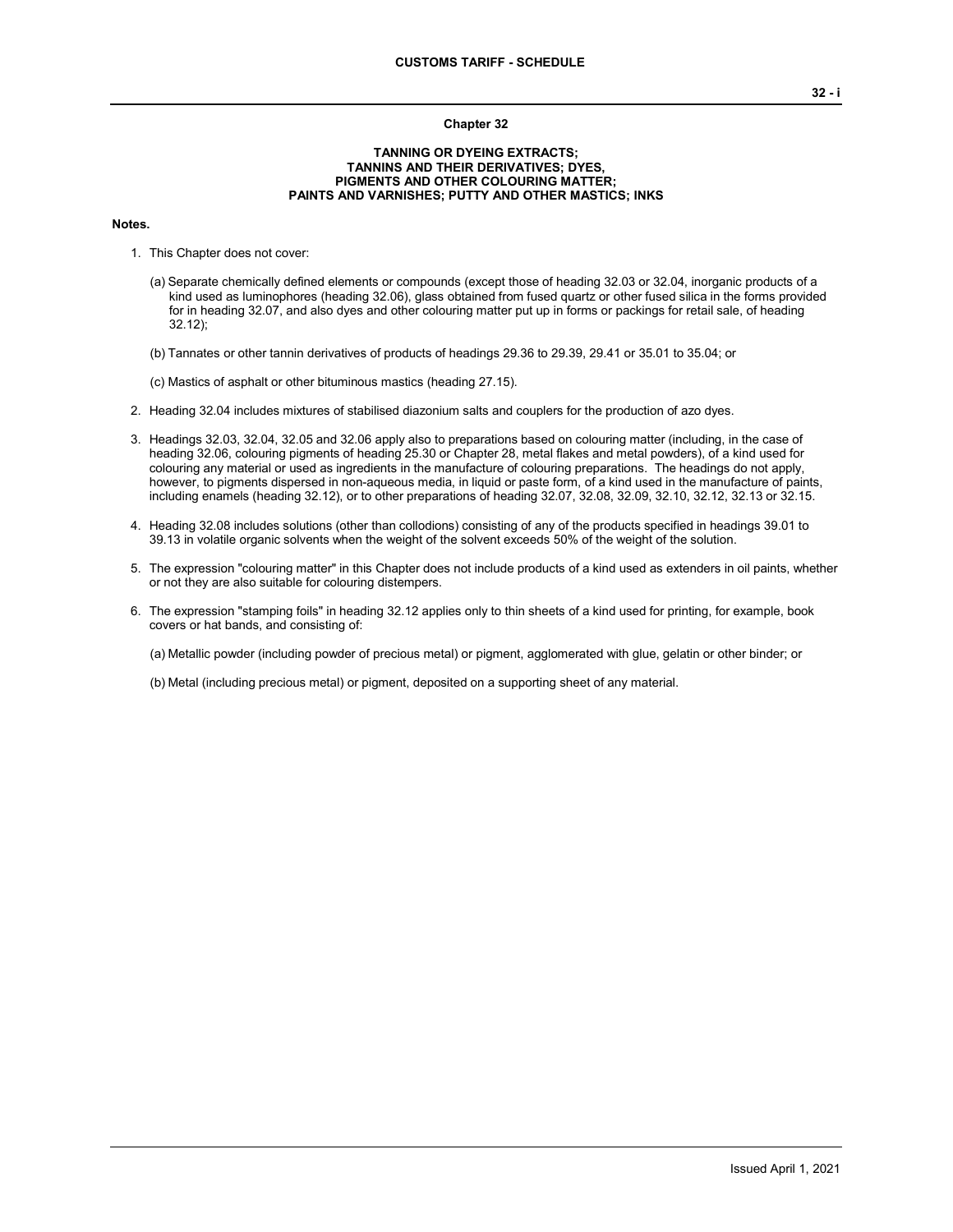# **CUSTOMS TARIFF - SCHEDULE**

| <b>Tariff</b><br>Item | <b>SS</b> | <b>Description of Goods</b>                                                                                                                                                                                                                                                                                                                        | Unit of<br>Meas. | <b>MFN</b><br>Tariff | <b>Applicable</b><br><b>Preferential Tariffs</b>                                                                               |
|-----------------------|-----------|----------------------------------------------------------------------------------------------------------------------------------------------------------------------------------------------------------------------------------------------------------------------------------------------------------------------------------------------------|------------------|----------------------|--------------------------------------------------------------------------------------------------------------------------------|
| 32.01                 |           | Tanning extracts of vegetable origin; tannins and their salts, ethers,<br>esters and other derivatives.                                                                                                                                                                                                                                            |                  |                      |                                                                                                                                |
|                       |           | 3201.10.00 00 - Quebracho extract                                                                                                                                                                                                                                                                                                                  | KGM              | Free                 | CCCT, LDCT, GPT,<br>UST, MXT, CIAT, CT,<br>CRT, IT, NT, SLT, PT,<br>COLT, JT, PAT, HNT,<br>KRT, CEUT, UAT,<br>CPTPT, UKT: Free |
|                       |           | 3201.20.00 00 - Wattle extract                                                                                                                                                                                                                                                                                                                     | <b>KGM</b>       | Free                 | CCCT, LDCT, GPT,<br>UST, MXT, CIAT, CT,<br>CRT, IT, NT, SLT, PT,<br>COLT, JT, PAT, HNT,<br>KRT, CEUT, UAT,<br>CPTPT, UKT: Free |
| 3201.90.00 00 -Other  |           |                                                                                                                                                                                                                                                                                                                                                    | <b>KGM</b>       | Free                 | CCCT, LDCT, GPT,<br>UST, MXT, CIAT, CT,<br>CRT, IT, NT, SLT, PT,<br>COLT, JT, PAT, HNT,<br>KRT, CEUT, UAT,<br>CPTPT, UKT: Free |
| 32.02                 |           | Synthetic organic tanning substances; inorganic tanning substances;<br>tanning preparations, whether or not containing natural tanning<br>substances; enzymatic preparations for pre-tanning.                                                                                                                                                      |                  |                      |                                                                                                                                |
|                       |           | 3202.10.00 00 -Synthetic organic tanning substances                                                                                                                                                                                                                                                                                                | <b>KGM</b>       | Free                 | CCCT, LDCT, GPT,<br>UST, MXT, CIAT, CT,<br>CRT, IT, NT, SLT, PT,<br>COLT, JT, PAT, HNT,<br>KRT, CEUT, UAT,<br>CPTPT, UKT: Free |
| 3202.90.00 00 -Other  |           |                                                                                                                                                                                                                                                                                                                                                    | <b>KGM</b>       | Free                 | CCCT, LDCT, GPT,<br>UST, MXT, CIAT, CT,<br>CRT, IT, NT, SLT, PT,<br>COLT, JT, PAT, HNT,<br>KRI, CEUI, UAI,<br>CPTPT, UKT: Free |
| 3203.00.00            |           | Colouring matter of vegetable or animal origin (including dyeing<br>extracts but excluding animal black), whether or not chemically defined;<br>preparations as specified in Note 3 to this Chapter based on colouring<br>matter of vegetable or animal origin.<br>10 - - - - - Edible colouring matter of vegetable origin and preparations based |                  | Free                 | CCCT, LDCT, GPT,<br>UST, MXT, CIAT, CT,<br>CRT, IT, NT, SLT, PT,<br>COLT, JT, PAT, HNT,<br>KRT, CEUT, UAT,<br>CPTPT, UKT: Free |
|                       |           | thereon, other than for use in the manufacture of surimi or surimi-based                                                                                                                                                                                                                                                                           | KGM<br>KGM       |                      |                                                                                                                                |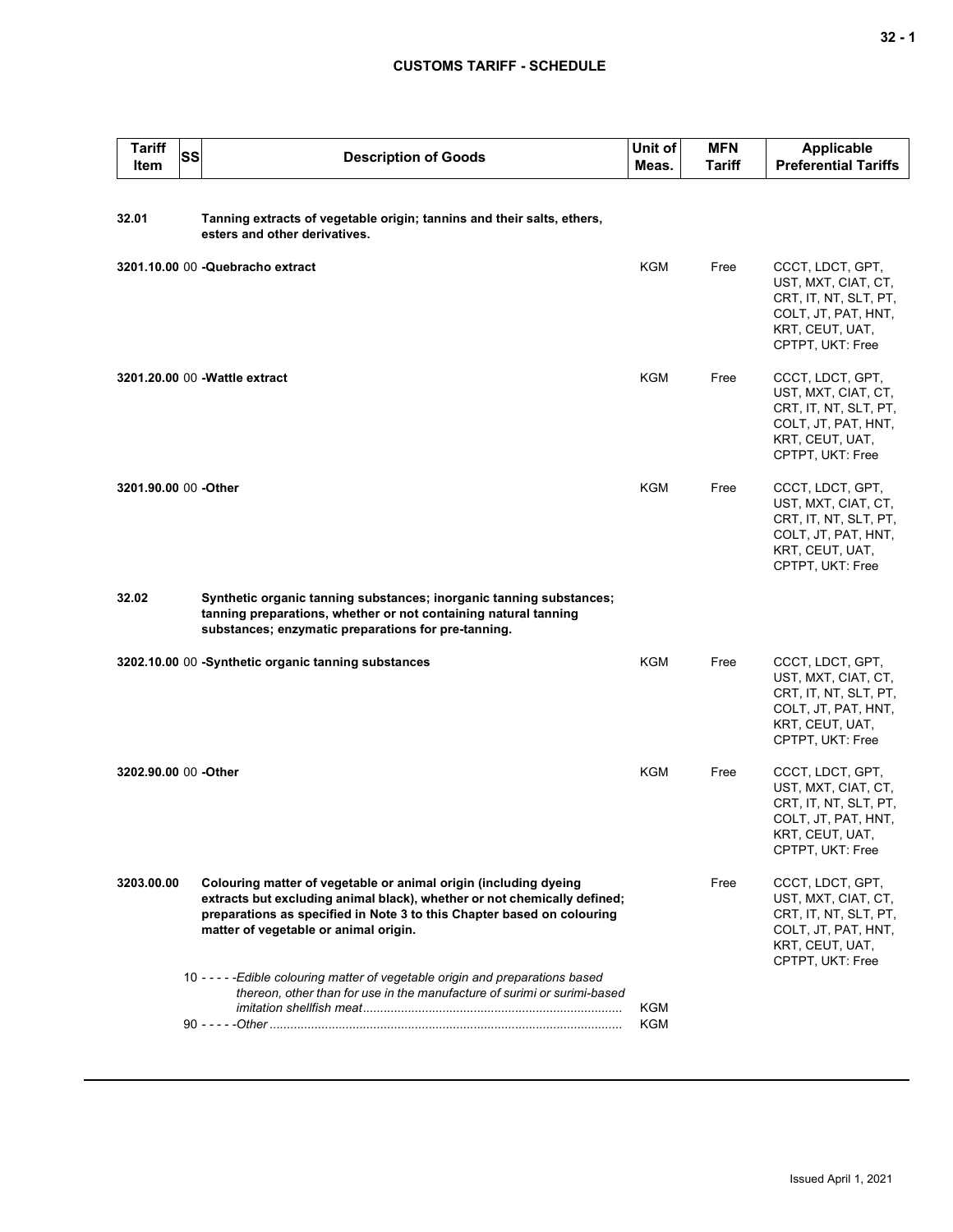| <b>Tariff</b><br>Item | SS | <b>Description of Goods</b>                                                                                                                                                                                                                                                                                            | Unit of<br>Meas. | <b>MFN</b><br>Tariff | Applicable<br><b>Preferential Tariffs</b>                                                                                      |
|-----------------------|----|------------------------------------------------------------------------------------------------------------------------------------------------------------------------------------------------------------------------------------------------------------------------------------------------------------------------|------------------|----------------------|--------------------------------------------------------------------------------------------------------------------------------|
| 32.04                 |    | Synthetic organic colouring matter, whether or not chemically defined;<br>preparations as specified in Note 3 to this Chapter based on synthetic<br>organic colouring matter; synthetic organic products of a kind used as<br>fluorescent brightening agents or as luminophores, whether or not<br>chemically defined. |                  |                      |                                                                                                                                |
|                       |    | -Synthetic organic colouring matter and preparations based thereon as<br>specified in Note 3 to this Chapter:                                                                                                                                                                                                          |                  |                      |                                                                                                                                |
|                       |    | 3204.11.00 00 - -Disperse dyes and preparations based thereon                                                                                                                                                                                                                                                          | KGM              | Free                 | CCCT, LDCT, GPT,<br>UST, MXT, CIAT, CT,<br>CRT, IT, NT, SLT, PT,<br>COLT, JT, PAT, HNT,<br>KRT, CEUT, UAT,<br>CPTPT, UKT: Free |
|                       |    | 3204.12.00 00 - - Acid dyes, whether or not premetallized, and preparations based<br>thereon; mordant dyes and preparations based thereon                                                                                                                                                                              | KGM              | Free                 | CCCT, LDCT, GPT,<br>UST, MXT, CIAT, CT,<br>CRT, IT, NT, SLT, PT,<br>COLT, JT, PAT, HNT,<br>KRT, CEUT, UAT,<br>CPTPT, UKT: Free |
|                       |    | 3204.13.00 00 - - Basic dyes and preparations based thereon                                                                                                                                                                                                                                                            | <b>KGM</b>       | Free                 | CCCT, LDCT, GPT,<br>UST, MXT, CIAT, CT,<br>CRT, IT, NT, SLT, PT,<br>COLT, JT, PAT, HNT,<br>KRT, CEUT, UAT,<br>CPTPT, UKT: Free |
|                       |    | 3204.14.00 00 - -Direct dyes and preparations based thereon                                                                                                                                                                                                                                                            | KGM              | Free                 | CCCT, LDCT, GPT,<br>UST, MXT, CIAT, CT,<br>CRT, IT, NT, SLT, PT,<br>COLT, JT, PAT, HNT,<br>KRT, CEUT, UAT,<br>CPTPT, UKT: Free |
|                       |    | 3204.15.00 00 - - Vat dyes (including those usable in that state as pigments) and<br>preparations based thereon                                                                                                                                                                                                        | KGM              | Free                 | CCCT, LDCT, GPT,<br>UST, MXT, CIAT, CT,<br>CRT, IT, NT, SLT, PT,<br>COLT, JT, PAT, HNT,<br>KRT, CEUT, UAT,<br>CPTPT, UKT: Free |
|                       |    | 3204.16.00 00 - - Reactive dyes and preparations based thereon                                                                                                                                                                                                                                                         | <b>KGM</b>       | Free                 | CCCT, LDCT, GPT,<br>UST, MXT, CIAT, CT,<br>CRT, IT, NT, SLT, PT,<br>COLT, JT, PAT, HNT,<br>KRT, CEUT, UAT,<br>CPTPT, UKT: Free |
| 3204.17.00            |    | --Pigments and preparations based thereon                                                                                                                                                                                                                                                                              |                  | Free                 | CCCT, LDCT, GPT,<br>UST, MXT, CIAT, CT,<br>CRT, IT, NT, SLT, PT,<br>COLT, JT, PAT, HNT,<br>KRT, CEUT, UAT,<br>CPTPT, UKT: Free |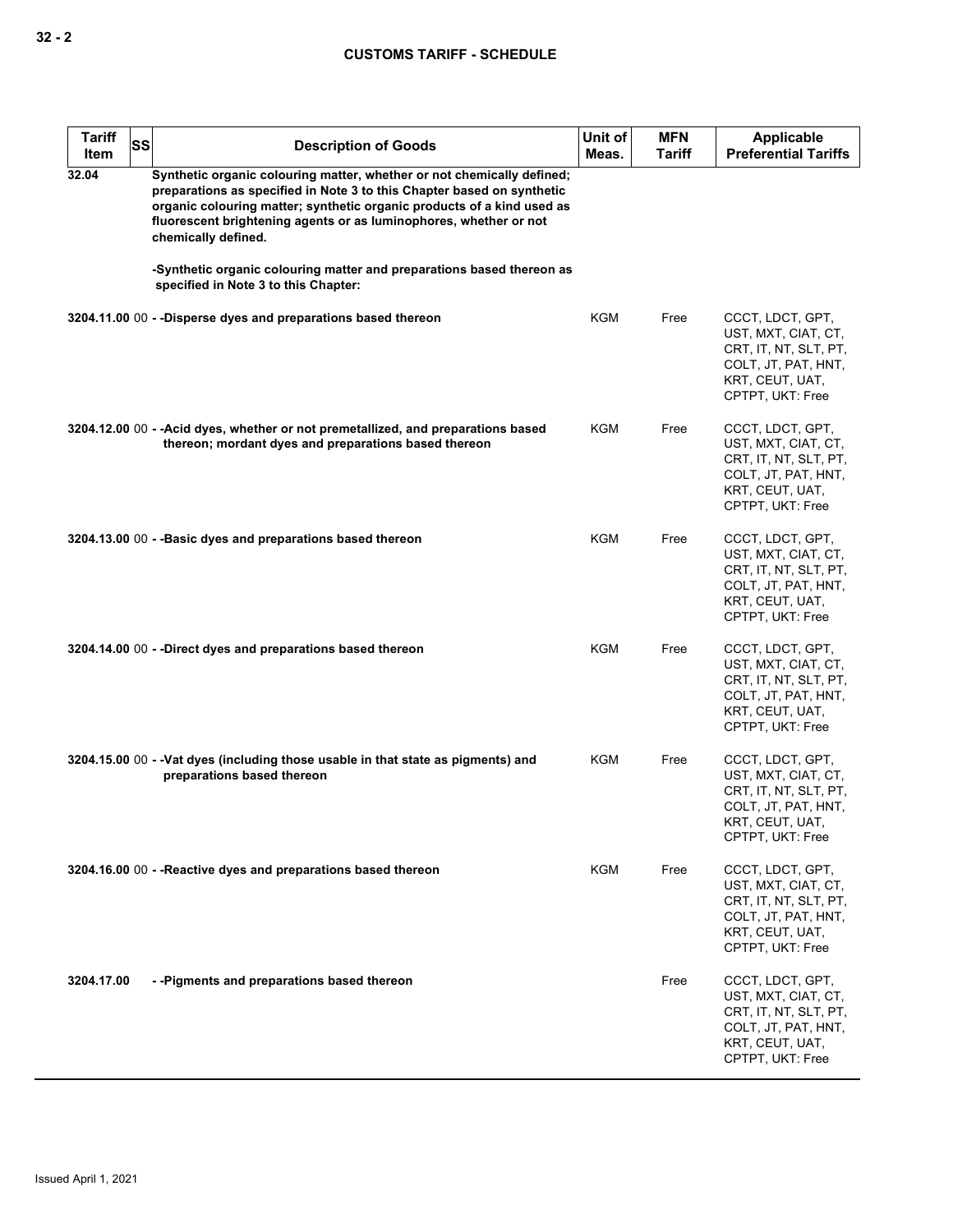| <b>Tariff</b><br>Item | <b>SS</b> | <b>Description of Goods</b>                                                                                                                                                                                                    | Unit of<br>Meas.         | <b>MFN</b><br>Tariff | <b>Applicable</b><br><b>Preferential Tariffs</b>                                                                               |
|-----------------------|-----------|--------------------------------------------------------------------------------------------------------------------------------------------------------------------------------------------------------------------------------|--------------------------|----------------------|--------------------------------------------------------------------------------------------------------------------------------|
|                       |           | $---Pigments:$                                                                                                                                                                                                                 | KGM<br>KGM<br>KGM<br>KGM |                      |                                                                                                                                |
| 3204.19.00            |           | - - Other, including mixtures of colouring matter of two or more of the<br>subheadings 3204.11 to 3204.19                                                                                                                      |                          | Free                 | CCCT, LDCT, GPT,<br>UST, MXT, CIAT, CT,<br>CRT, IT, NT, SLT, PT,<br>COLT, JT, PAT, HNT,<br>KRT, CEUT, UAT,<br>CPTPT, UKT: Free |
|                       |           | 40 - - - - - Food, drug or cosmetic dyes and preparations based thereon                                                                                                                                                        | KGM<br>KGM<br>KGM        |                      |                                                                                                                                |
|                       |           | 3204.20.00 00 -Synthetic organic products of a kind used as fluorescent brightening<br>agents                                                                                                                                  | KGM                      | Free                 | CCCT, LDCT, GPT,<br>UST, MXT, CIAT, CT,<br>CRT, IT, NT, SLT, PT,<br>COLT, JT, PAT, HNT,<br>KRT, CEUT, UAT,<br>CPTPT, UKT: Free |
| 3204.90.00 00 -Other  |           |                                                                                                                                                                                                                                | KGM                      | Free                 | CCCT, LDCT, GPT,<br>UST, MXT, CIAT, CT,<br>CRT, IT, NT, SLT, PT,<br>COLT, JT, PAT, HNT,<br>KRT, CEUT, UAT,<br>CPTPT, UKT: Free |
|                       |           | 3205.00.00 00 Colour lakes; preparations as specified in Note 3 to this Chapter based<br>on colour lakes.                                                                                                                      | KGM                      | Free                 | CCCT, LDCT, GPT,<br>UST, MXT, CIAT, CT,<br>CRT, IT, NT, SLT, PT,<br>COLT, JT, PAT, HNT,<br>KRT, CEUT, UAT,<br>CPTPT, UKT: Free |
| 32.06                 |           | Other colouring matter; preparations as specified in Note 3 to this<br>Chapter, other than those of heading 32.03, 32.04 or 32.05; inorganic<br>products of a kind used as luminophores, whether or not chemically<br>defined. |                          |                      |                                                                                                                                |
|                       |           | -Pigments and preparations based on titanium dioxide:                                                                                                                                                                          |                          |                      |                                                                                                                                |
| 3206.11               |           | - -Containing 80% or more by weight of titanium dioxide calculated on<br>the dry matter                                                                                                                                        |                          |                      |                                                                                                                                |
|                       |           | 3206.11.10 00 - - - For use in Canadian manufactures                                                                                                                                                                           | KGM                      | Free                 | CCCT, LDCT, GPT,<br>UST, MXT, CIAT, CT,<br>CRT, IT, NT, SLT, PT,<br>COLT, JT, PAT, HNT,<br>KRT, CEUT, UAT,                     |

CPTPT, UKT: Free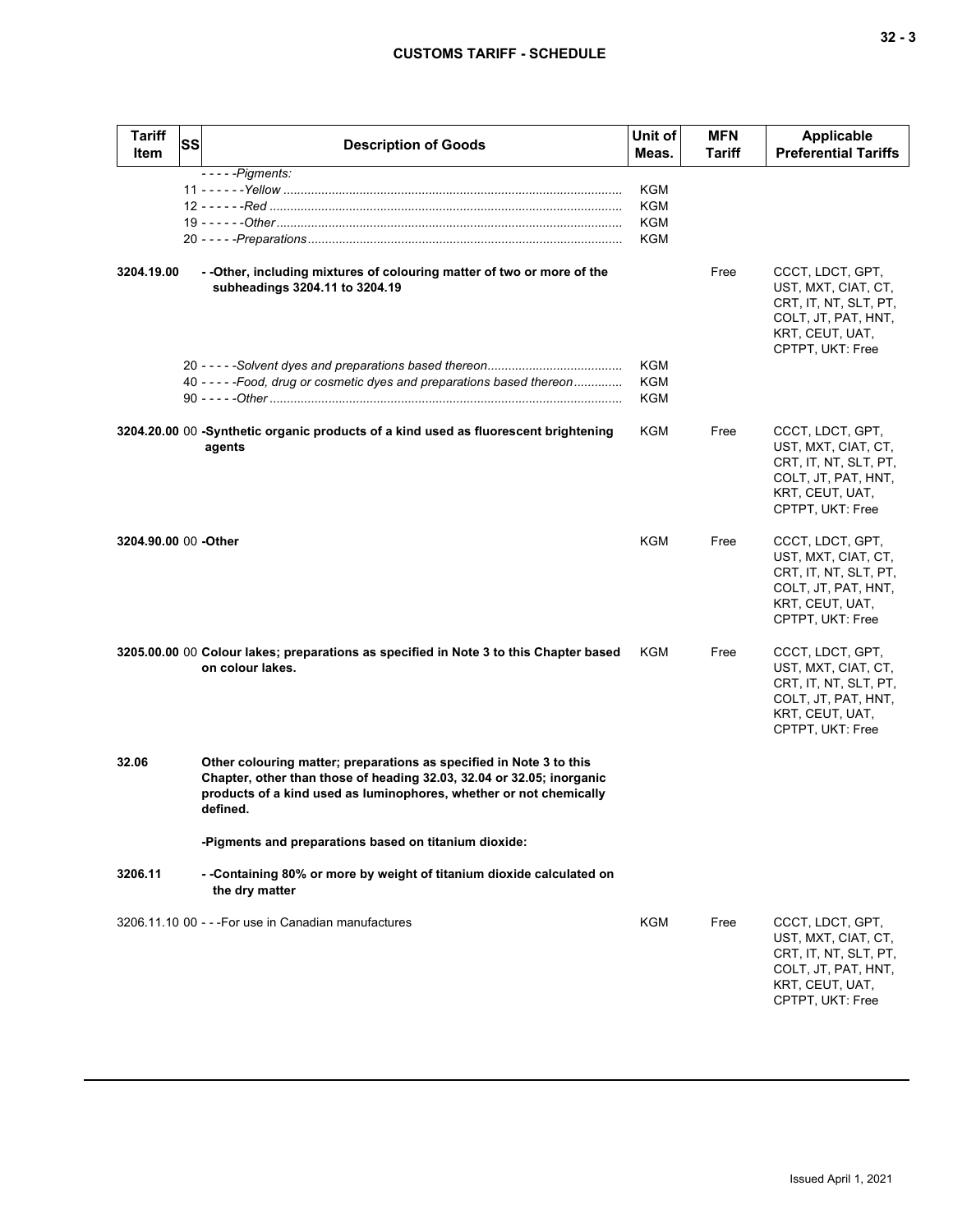| <b>Tariff</b><br>Item   | SS | <b>Description of Goods</b>                                                               | Unit of<br>Meas.         | <b>MFN</b><br><b>Tariff</b> | Applicable<br><b>Preferential Tariffs</b>                                                                                                |
|-------------------------|----|-------------------------------------------------------------------------------------------|--------------------------|-----------------------------|------------------------------------------------------------------------------------------------------------------------------------------|
| 3206.11.90              |    | $- -$ Other                                                                               | KGM<br>KGM               | 6%                          | AUT, NZT, CCCT, LDCT,<br>GPT, UST, MXT, CIAT,<br>CT, CRT, IT, NT, SLT,<br>PT, COLT, JT, PAT,<br>HNT, KRT, CEUT, UAT,<br>CPTPT, UKT: Free |
| 3206.19.00 00 - - Other |    |                                                                                           | KGM                      | Free                        | CCCT, LDCT, GPT,<br>UST, MXT, CIAT, CT,<br>CRT, IT, NT, SLT, PT,<br>COLT, JT, PAT, HNT,<br>KRT, CEUT, UAT,<br>CPTPT, UKT: Free           |
|                         |    | 3206.20.00 00 - Pigments and preparations based on chromium compounds                     | KGM                      | Free                        | CCCT, LDCT, GPT,<br>UST, MXT, CIAT, CT,<br>CRT, IT, NT, SLT, PT,<br>COLT, JT, PAT, HNT,<br>KRT, CEUT, UAT,<br>CPTPT, UKT: Free           |
|                         |    | -Other colouring matter and other preparations:                                           |                          |                             |                                                                                                                                          |
|                         |    | 3206.41.00 00 - - Ultramarine and preparations based thereon                              | <b>KGM</b>               | Free                        | CCCT, LDCT, GPT,<br>UST, MXT, CIAT, CT,<br>CRT, IT, NT, SLT, PT,<br>COLT, JT, PAT, HNT,<br>KRT, CEUT, UAT,<br>CPTPT, UKT: Free           |
|                         |    | 3206.42.00 00 - - Lithopone and other pigments and preparations based on zinc<br>sulphide | KGM                      | Free                        | CCCT, LDCT, GPT,<br>UST, MXT, CIAT, CT,<br>CRT, IT, NT, SLT, PT,<br>COLT, JT, PAT, HNT,<br>KRT, CEUT, UAT,<br>CPTPT, UKT: Free           |
| 3206.49.00              |    | - -Other                                                                                  |                          | Free                        | CCCT, LDCT, GPT,<br>UST, MXT, CIAT, CT,<br>CRT, IT, NT, SLT, PT,<br>COLT, JT, PAT, HNT,<br>KRT, CEUT, UAT,<br>CPTPT, UKT: Free           |
|                         |    | 30 - - - - - Pigment dispersions, based on inorganic pigments                             | KGM<br>KGM<br>KGM<br>KGM |                             |                                                                                                                                          |
|                         |    | 3206.50.00 00 - Inorganic products of a kind used as luminophores                         | KGM                      | Free                        | CCCT, LDCT, GPT,<br>UST, MXT, CIAT, CT,<br>CRT, IT, NT, SLT, PT,<br>COLT, JT, PAT, HNT,<br>KRT, CEUT, UAT,<br>CPTPT, UKT: Free           |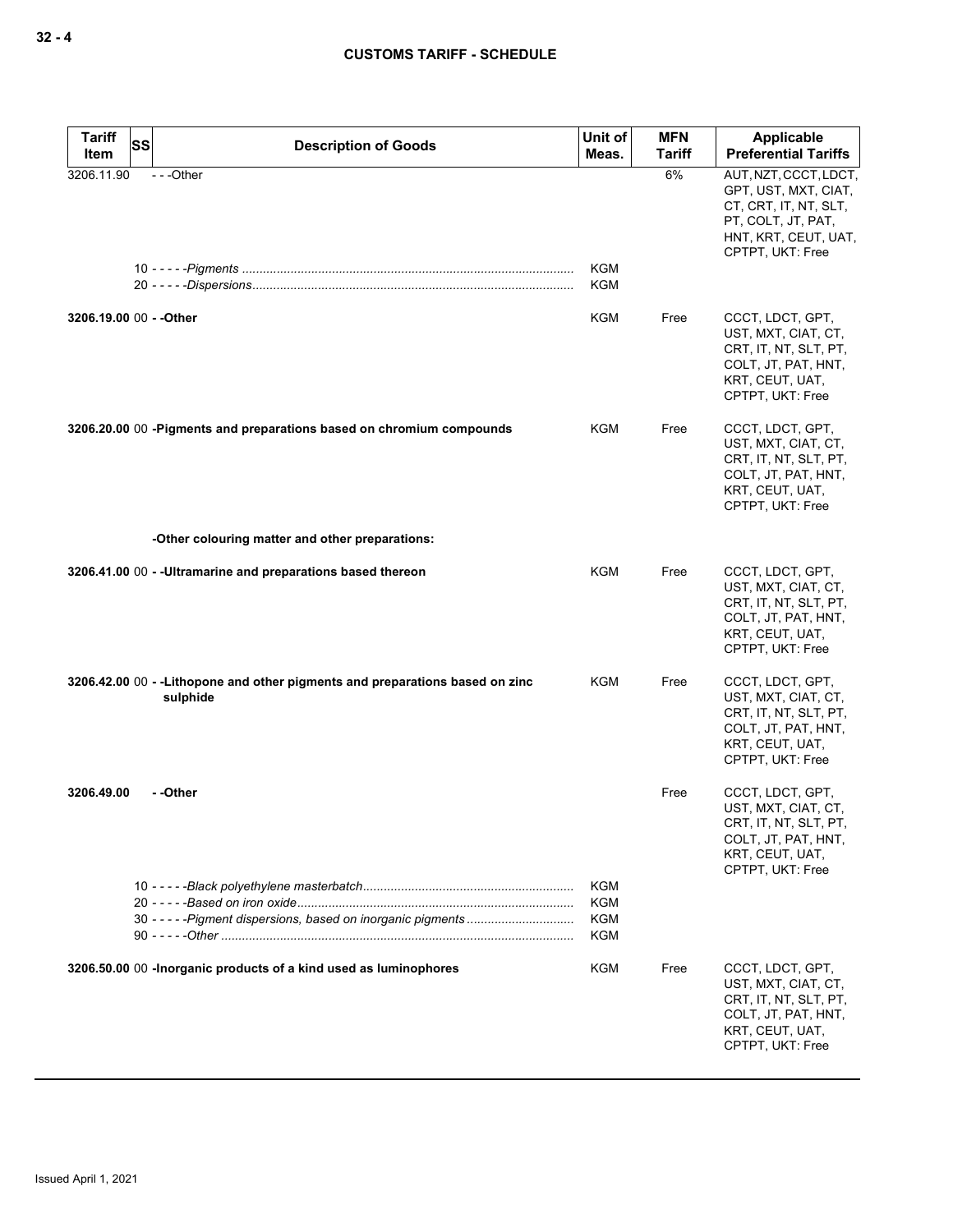## **CUSTOMS TARIFF - SCHEDULE**

| <b>Tariff</b><br><b>SS</b><br><b>Item</b> | <b>Description of Goods</b>                                                                                                                                                                                                                                                                            | Unit of<br>Meas.   | <b>MFN</b><br>Tariff | <b>Applicable</b><br><b>Preferential Tariffs</b>                                                                                     |
|-------------------------------------------|--------------------------------------------------------------------------------------------------------------------------------------------------------------------------------------------------------------------------------------------------------------------------------------------------------|--------------------|----------------------|--------------------------------------------------------------------------------------------------------------------------------------|
| 32.07                                     | Prepared pigments, prepared opacifiers and prepared colours, vitrifiable<br>enamels and glazes, engobes (slips), liquid lustres and similar<br>preparations, of a kind used in the ceramic, enamelling or glass<br>industry; glass frit and other glass, in the form of powder, granules or<br>flakes. |                    |                      |                                                                                                                                      |
|                                           | 3207.10.00 00 -Prepared pigments, prepared opacifiers, prepared colours and similar<br>preparations                                                                                                                                                                                                    | KGM                | Free                 | CCCT, LDCT, GPT,<br>UST, MXT, CIAT, CT,<br>CRT, IT, NT, SLT, PT,<br>COLT, JT, PAT, HNT,<br>KRT, CEUT, UAT,<br>CPTPT, UKT: Free       |
|                                           | 3207.20.00 00 -Vitrifiable enamels and glazes, engobes (slips) and similar preparations KGM                                                                                                                                                                                                            |                    | Free                 | CCCT, LDCT, GPT,<br>UST, MXT, CIAT, CT,<br>CRT, IT, NT, SLT, PT,<br>COLT, JT, PAT, HNT,<br>KRT, CEUT, UAT,<br>CPTPT, UKT: Free       |
|                                           | 3207.30.00 00 - Liquid lustres and similar preparations                                                                                                                                                                                                                                                | LTR.               | Free                 | CCCT, LDCT, GPT,<br>UST, MXT, CIAT, CT,<br>CRT, IT, NT, SLT, PT,<br>COLT, JT, PAT, HNT,<br>KRT, CEUT, UAT,<br>CPTPT, UKT: Free       |
|                                           | 3207.40.00 00 -Glass frit and other glass, in the form of powder, granules or flakes                                                                                                                                                                                                                   | KGM                | Free                 | CCCT, LDCT, GPT,<br>UST, MXT, CIAT, CT,<br>CRT, IT, NT, SLT, PT,<br>COLT, JT, PAT, HNT,<br>KRT, CEUT, UAT,<br>CPTPT, UKT: Free       |
| 32.08                                     | Paints and varnishes (including enamels and lacquers) based on<br>synthetic polymers or chemically modified natural polymers, dispersed<br>or dissolved in a non-aqueous medium; solutions as defined in Note 4 to<br>this Chapter.                                                                    |                    |                      |                                                                                                                                      |
| 3208.10.00                                | -Based on polyesters                                                                                                                                                                                                                                                                                   |                    | 6.5%                 | CCCT, LDCT, UST,<br>MXT, CIAT, CT, CRT,<br>IT, NT, SLT, PT, COLT,<br>JT, PAT, HNT, KRT,<br>CEUT, UAT, CPTPT,<br>UKT: Free<br>GPT: 3% |
|                                           |                                                                                                                                                                                                                                                                                                        | <b>LTR</b><br>LTR. |                      |                                                                                                                                      |
| 3208.20.00                                | -Based on acrylic or vinyl polymers                                                                                                                                                                                                                                                                    |                    | 6.5%                 | CCCT, LDCT, UST,<br>MXT, CIAT, CT, CRT,<br>IT, NT, SLT, PT, COLT,<br>JT, PAT, HNT, KRT,<br>CEUT, UAT, CPTPT,<br>UKT: Free<br>GPT: 3% |
|                                           |                                                                                                                                                                                                                                                                                                        | LTR.               |                      |                                                                                                                                      |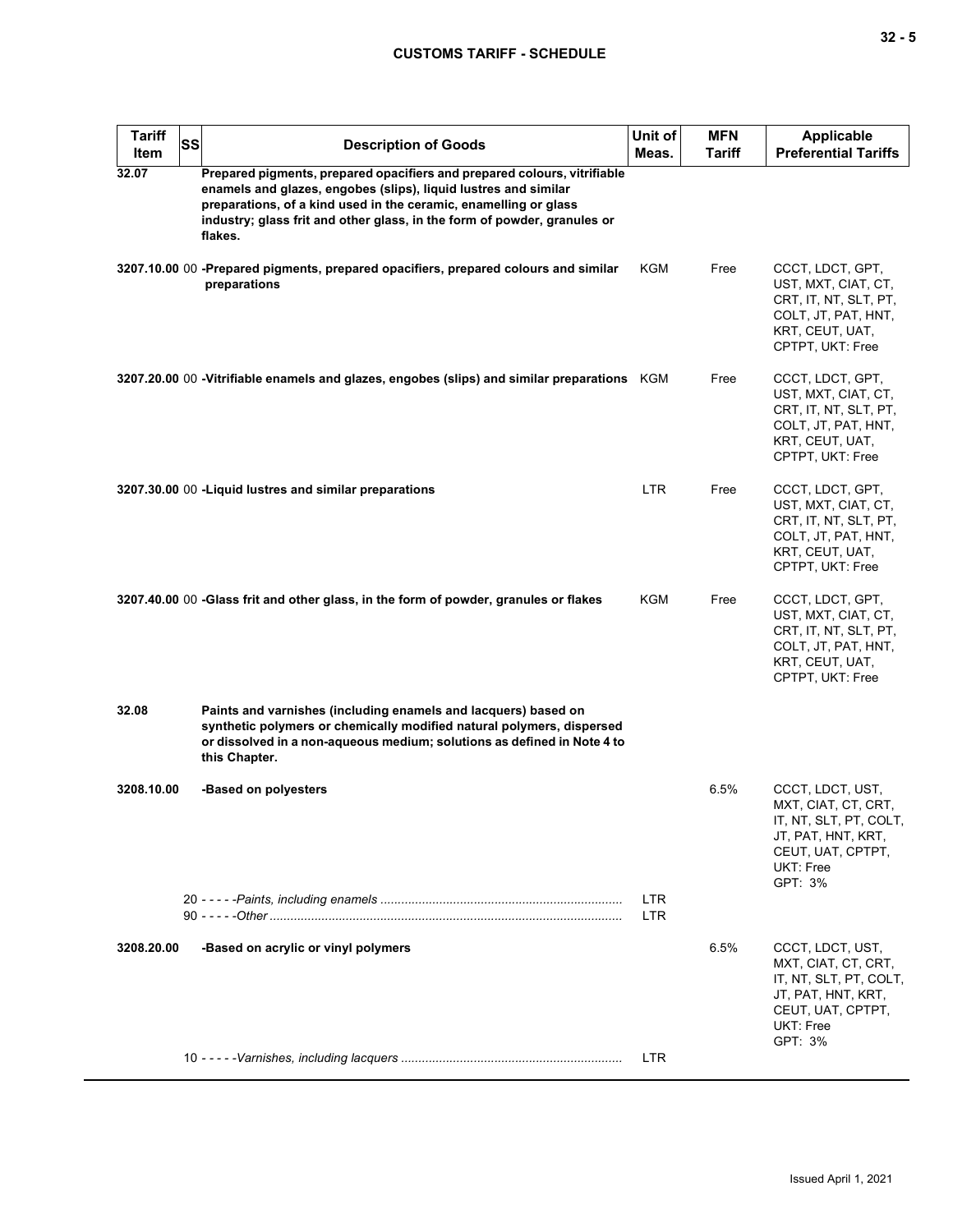| <b>Tariff</b><br>Item | SS | <b>Description of Goods</b>                                                                                                                                                     | Unit of<br>Meas.         | <b>MFN</b><br>Tariff | Applicable<br><b>Preferential Tariffs</b>                                                                                                   |
|-----------------------|----|---------------------------------------------------------------------------------------------------------------------------------------------------------------------------------|--------------------------|----------------------|---------------------------------------------------------------------------------------------------------------------------------------------|
|                       |    |                                                                                                                                                                                 | <b>LTR</b>               |                      |                                                                                                                                             |
|                       |    |                                                                                                                                                                                 | <b>LTR</b>               |                      |                                                                                                                                             |
| 3208.90               |    | -Other                                                                                                                                                                          |                          |                      |                                                                                                                                             |
|                       |    | 3208.90.10 00 - - -Corrosion resistant coatings specifically formulated for use in the<br>manufacture of mirrors;<br>To be employed in the manufacture of semiconductor devices | LTR.                     | Free                 | CCCT, LDCT, GPT,<br>UST, MXT, CIAT, CT,<br>CRT, IT, NT, SLT, PT,<br>COLT, JT, PAT, HNT,<br>KRT, CEUT, UAT,<br>CPTPT, UKT: Free              |
| 3208.90.90            |    | ---Other                                                                                                                                                                        |                          | 6.5%                 | CCCT, LDCT, UST,<br>MXT, CIAT, CT, CRT,<br>IT, NT, SLT, PT, COLT,<br>JT, PAT, HNT, KRT,<br>CEUT, UAT, CPTPT,<br><b>UKT: Free</b><br>GPT: 3% |
|                       |    |                                                                                                                                                                                 | <b>LTR</b>               |                      |                                                                                                                                             |
|                       |    |                                                                                                                                                                                 | <b>LTR</b><br><b>LTR</b> |                      |                                                                                                                                             |
|                       |    |                                                                                                                                                                                 |                          |                      |                                                                                                                                             |
| 32.09                 |    | Paints and varnishes (including enamels and lacquers) based on<br>synthetic polymers or chemically modified natural polymers, dispersed<br>or dissolved in an aqueous medium.   |                          |                      |                                                                                                                                             |
| 3209.10.00            |    | -Based on acrylic or vinyl polymers                                                                                                                                             |                          | 6.5%                 | CCCT, LDCT, UST,<br>MXT, CIAT, CT, CRT,<br>IT, NT, SLT, PT, COLT,<br>JT, PAT, HNT, KRT,<br>CEUT, UAT, CPTPT,<br><b>UKT: Free</b><br>GPT: 3% |
|                       |    |                                                                                                                                                                                 | <b>LTR</b><br><b>LTR</b> |                      |                                                                                                                                             |
|                       |    |                                                                                                                                                                                 |                          |                      |                                                                                                                                             |
| 3209.90.00            |    | -Other                                                                                                                                                                          |                          | 6.5%                 | CCCT, LDCT, UST,<br>MXT, CIAT, CT, CRT,<br>IT, NT, SLT, PT, COLT,<br>JT, PAT, HNT, KRT,<br>CEUT, UAT, CPTPT,<br>UKT: Free<br>GPT: 3%        |
|                       |    |                                                                                                                                                                                 | <b>LTR</b><br><b>LTR</b> |                      |                                                                                                                                             |
| 3210.00.00            |    | Other paints and varnishes (including enamels, lacquers and<br>distempers); prepared water pigments of a kind used for finishing<br>leather.                                    |                          | 6.5%                 | CCCT, LDCT, UST,<br>MXT, CIAT, CT, CRT,<br>IT, NT, SLT, PT, COLT,<br>JT, PAT, HNT, KRT,<br>CEUT, UAT, CPTPT,<br>UKT: Free<br>GPT: 3%        |
|                       |    |                                                                                                                                                                                 | <b>LTR</b>               |                      |                                                                                                                                             |
|                       |    |                                                                                                                                                                                 | <b>LTR</b>               |                      |                                                                                                                                             |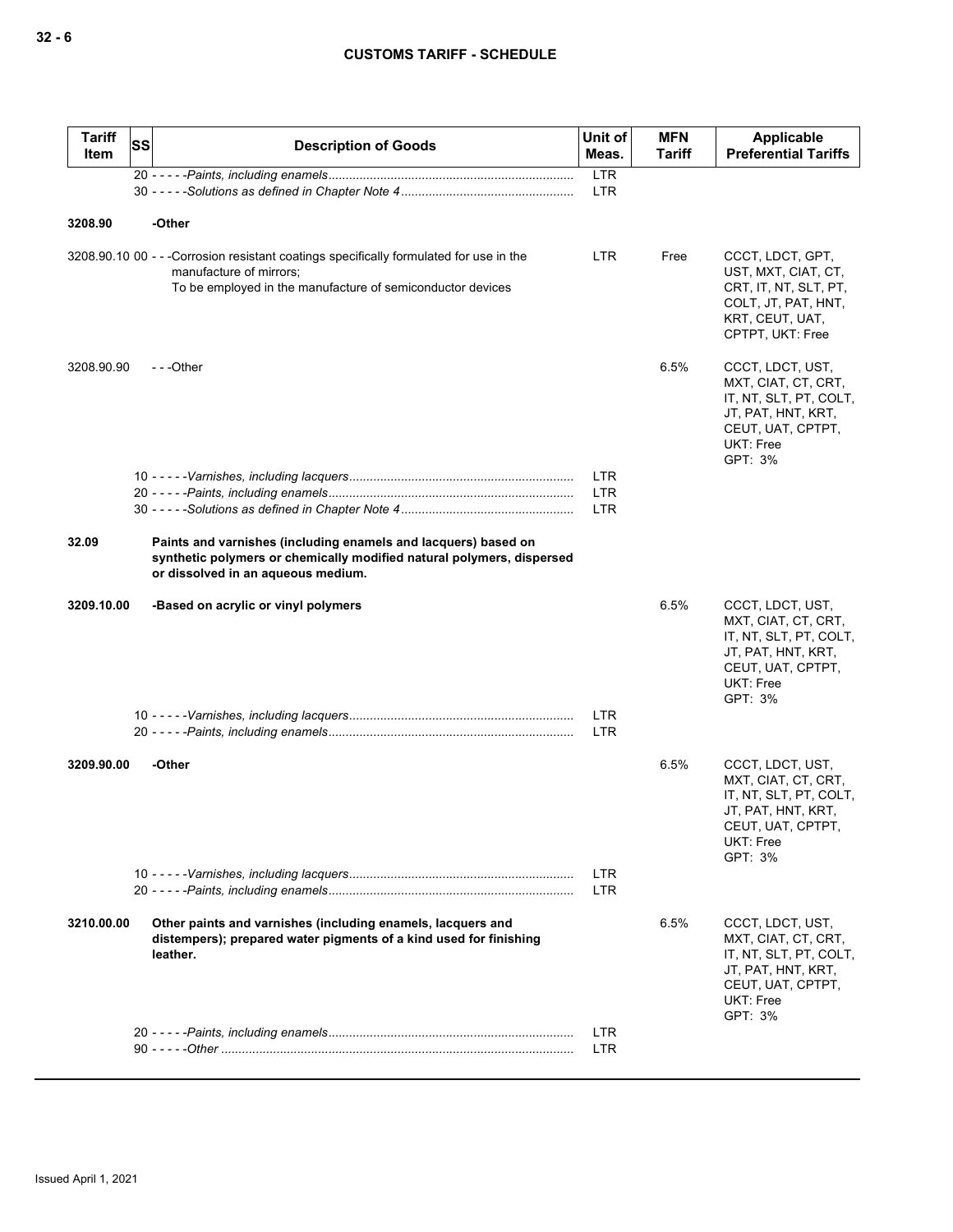| <b>Tariff</b><br><b>SS</b> | <b>Description of Goods</b>                                                                                                                                                                                                                                                       | Unit of                         | <b>MFN</b>    | <b>Applicable</b>                                                                                                                                                 |
|----------------------------|-----------------------------------------------------------------------------------------------------------------------------------------------------------------------------------------------------------------------------------------------------------------------------------|---------------------------------|---------------|-------------------------------------------------------------------------------------------------------------------------------------------------------------------|
| <b>Item</b>                |                                                                                                                                                                                                                                                                                   | Meas.                           | <b>Tariff</b> | <b>Preferential Tariffs</b>                                                                                                                                       |
|                            | 3211.00.00 00 Prepared driers.                                                                                                                                                                                                                                                    | <b>KGM</b>                      | 6.5%          | CCCT, LDCT, UST,<br>MXT, CIAT, CT, CRT,<br>IT, NT, SLT, PT, COLT,<br>JT, PAT, HNT, KRT,<br>CEUT, UAT, CPTPT,<br>UKT: Free<br>GPT: 3%                              |
| 32.12                      | Pigments (including metallic powders and flakes) dispersed in non-<br>aqueous media, in liquid or paste form, of a kind used in the<br>manufacture of paints (including enamels); stamping foils; dyes and<br>other colouring matter put up in forms or packings for retail sale. |                                 |               |                                                                                                                                                                   |
|                            | 3212.10.00 00 -Stamping foils                                                                                                                                                                                                                                                     |                                 | Free          | CCCT, LDCT, GPT,<br>UST, MXT, CIAT, CT,<br>CRT, IT, NT, SLT, PT,<br>COLT, JT, PAT, HNT,<br>KRT, CEUT, UAT,<br>CPTPT, UKT: Free                                    |
| 3212.90.00                 | -Other                                                                                                                                                                                                                                                                            |                                 | Free          | CCCT, LDCT, GPT,<br>UST, MXT, CIAT, CT,<br>CRT, IT, NT, SLT, PT,<br>COLT, JT, PAT, HNT,<br>KRT, CEUT, UAT,<br>CPTPT, UKT: Free                                    |
|                            |                                                                                                                                                                                                                                                                                   | <b>KGM</b><br><b>KGM</b><br>KGM |               |                                                                                                                                                                   |
| 32.13                      | Artists', students' or signboard painters' colours, modifying tints,<br>amusement colours and the like, in tablets, tubes, jars, bottles, pans or<br>in similar forms or packings.                                                                                                |                                 |               |                                                                                                                                                                   |
|                            | 3213.10.00 00 - Colours in sets                                                                                                                                                                                                                                                   |                                 | 6.5%          | AUT, NZT, CCCT, LDCT,<br>GPT, UST, MXT, CIAT,<br>CT, CRT, IT, NT, SLT,<br>PT, COLT, JT, PAT,<br>HNT, KRT, CEUT, UAT,<br>CPTPT, UKT: Free                          |
| 3213.90                    | -Other                                                                                                                                                                                                                                                                            |                                 |               |                                                                                                                                                                   |
|                            | 3213.90.10 00 - - - Water colours, in liquid or powder form, in jars, bottles or tins                                                                                                                                                                                             |                                 | 6.5%          | CCCT, LDCT, UST,<br>MXT, CIAT, CT, CRT,<br>IT, NT, SLT, PT, COLT,<br>JT, PAT, HNT, KRT,<br>CEUT, UAT, CPTPT,<br>UKT: Free<br><b>AUT: 4%</b><br>NZT: 4%<br>GPT: 3% |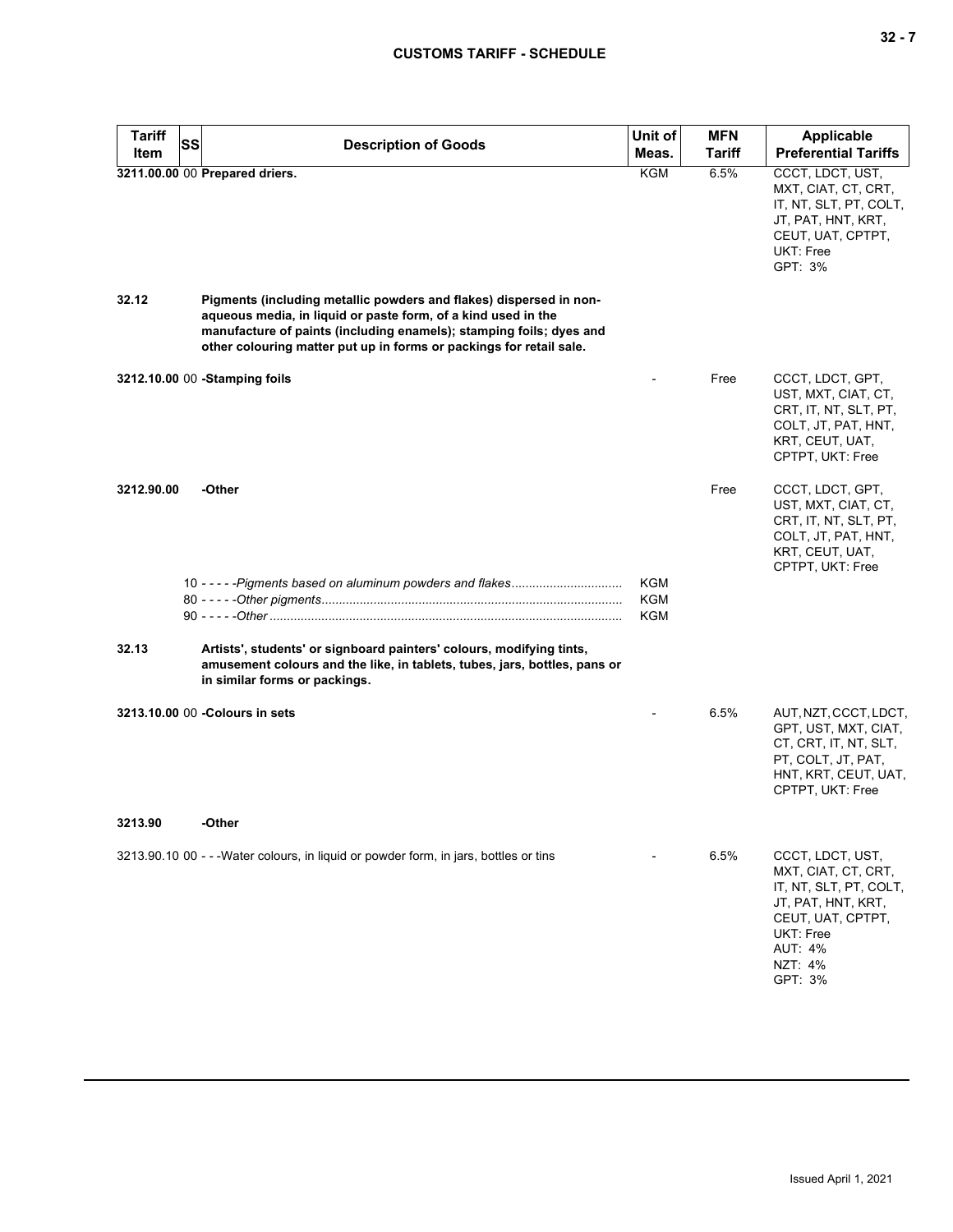| <b>Tariff</b><br>Item | SS<br><b>Description of Goods</b>                                                                                                                                                                                                                             | Unit of<br>Meas.  | <b>MFN</b><br>Tariff | Applicable<br><b>Preferential Tariffs</b>                                                                                                |
|-----------------------|---------------------------------------------------------------------------------------------------------------------------------------------------------------------------------------------------------------------------------------------------------------|-------------------|----------------------|------------------------------------------------------------------------------------------------------------------------------------------|
|                       | 3213.90.90 00 - - - Other                                                                                                                                                                                                                                     |                   | 6.5%                 | AUT, NZT, CCCT, LDCT,<br>GPT, UST, MXT, CIAT,<br>CT, CRT, IT, NT, SLT,<br>PT, COLT, JT, PAT,<br>HNT, KRT, CEUT, UAT,<br>CPTPT, UKT: Free |
| 32.14                 | Glaziers' putty, grafting putty, resin cements, caulking compounds and<br>other mastics; painters' fillings; non-refractory surfacing preparations<br>for façades, indoor walls, floors, ceilings or the like.                                                |                   |                      |                                                                                                                                          |
| 3214.10               | -Glaziers' putty, grafting putty, resin cements, caulking compounds and<br>other mastics; painters' fillings                                                                                                                                                  |                   |                      |                                                                                                                                          |
|                       | 3214.10.10 00 - - -Containing phenol-formaldehyde resin, for use in the manufacture of<br>filament lamps;<br>Polyester or epoxide-based mastic, electrically insulating or conductive,<br>for use in the manufacture or refurbishing of electrical generators | KGM               | Free                 | CCCT, LDCT, GPT,<br>UST, MXT, CIAT, CT,<br>CRT, IT, NT, SLT, PT,<br>COLT, JT, PAT, HNT,<br>KRT, CEUT, UAT,<br>CPTPT, UKT: Free           |
| 3214.10.90            | $- -$ Other                                                                                                                                                                                                                                                   |                   | 6.5%                 | CCCT, LDCT, UST,<br>MXT, CIAT, CT, CRT,<br>IT, NT, SLT, PT, COLT,<br>JT, PAT, HNT, KRT,<br>CEUT, UAT, CPTPT,<br>UKT: Free<br>GPT: 3%     |
|                       |                                                                                                                                                                                                                                                               | KGM<br>KGM<br>KGM |                      |                                                                                                                                          |
| 3214.90.00            | -Other                                                                                                                                                                                                                                                        |                   | 6.5%                 | CCCT, LDCT, UST,<br>MXT, CIAT, CT, CRT,<br>IT, NT, SLT, PT, COLT,<br>JT, PAT, HNT, KRT,<br>CEUT, UAT, CPTPT,<br>UKT: Free<br>GPT: 3%     |
|                       |                                                                                                                                                                                                                                                               | <b>KGM</b><br>KGM |                      |                                                                                                                                          |
| 32.15                 | Printing ink, writing or drawing ink and other inks, whether or not<br>concentrated or solid.                                                                                                                                                                 |                   |                      |                                                                                                                                          |
|                       | -Printing ink:                                                                                                                                                                                                                                                |                   |                      |                                                                                                                                          |
|                       | 3215.11.00 00 - - Black                                                                                                                                                                                                                                       | KGM               | Free                 | CCCT, LDCT, GPT,<br>UST, MXT, CIAT, CT,<br>CRT, IT, NT, SLT, PT,<br>COLT, JT, PAT, HNT,<br>KRT, CEUT, UAT,<br>CPTPT, UKT: Free           |